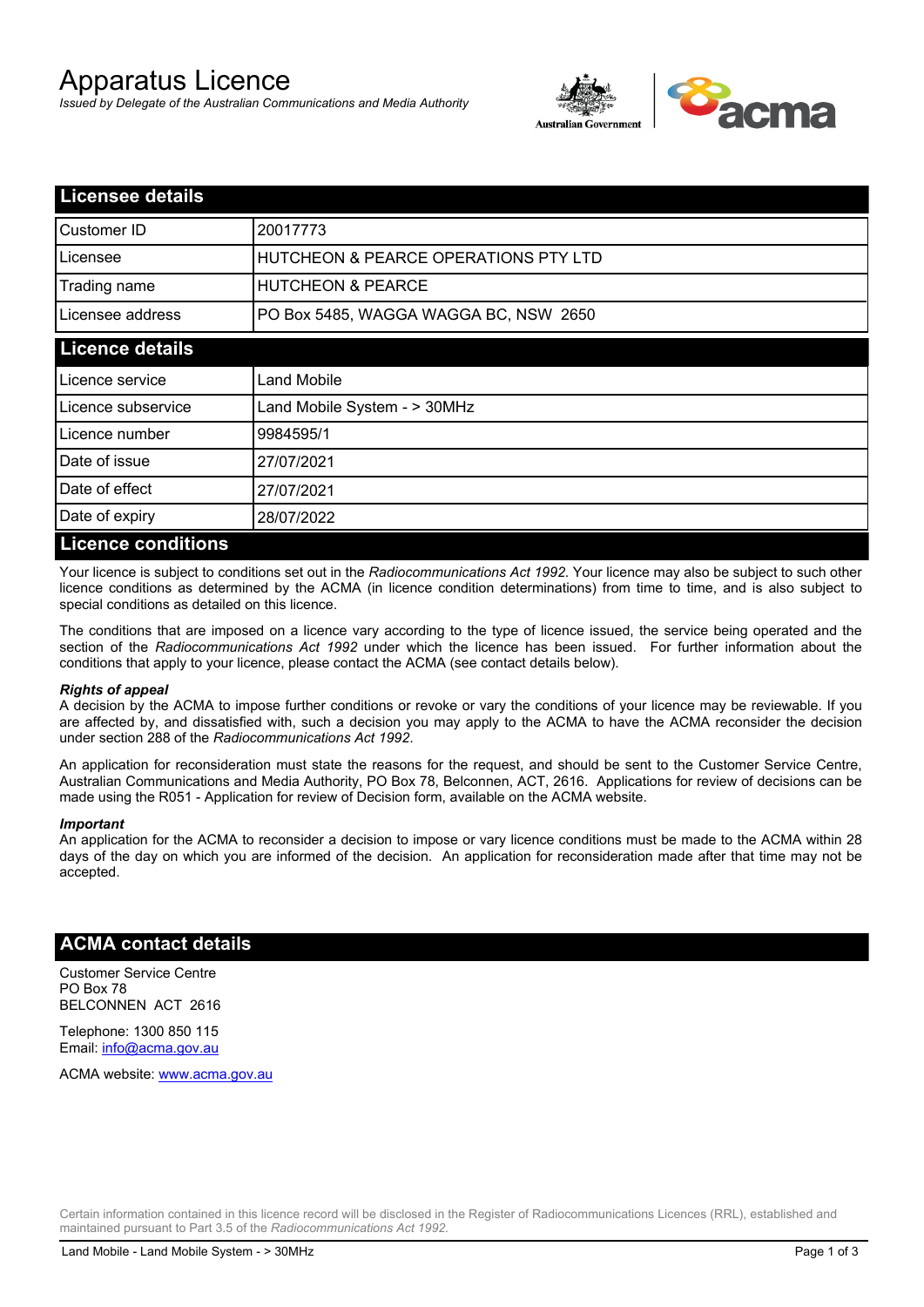# **Advisory Notes applying to licence no.: 9984595/1**

Conditions applicable to the operation of Land Mobile System station(s) authorised under this licence can be found in the Radiocommunications Licence Conditions (Apparatus Licence) Determination and the Radiocommunications Licence Conditions (Land Mobile Licence) Determination. Copies of these determinations are available from the ACMA and from the ACMA home page (www.acma.gov.au).